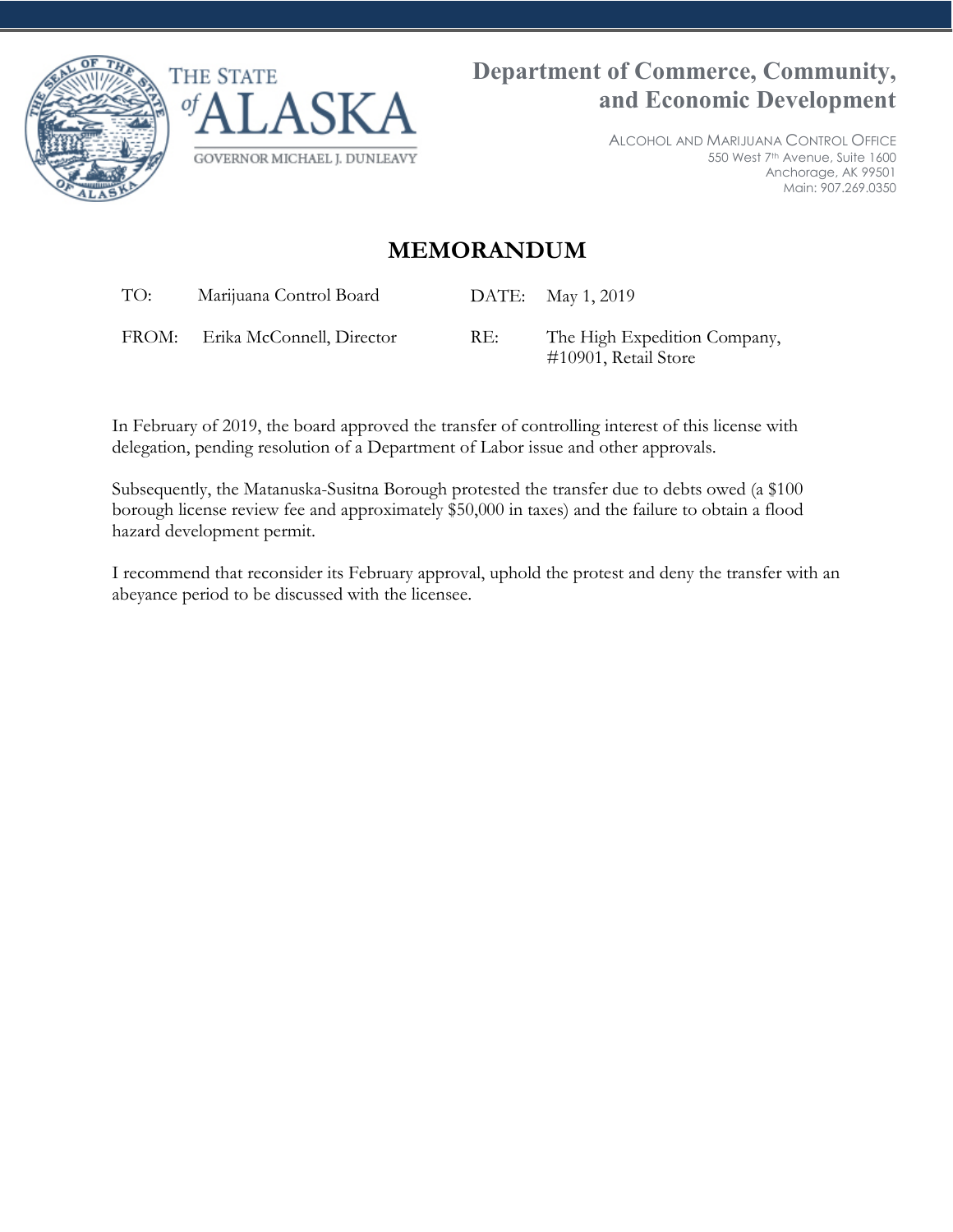

# **MATANUSKA-SUSITNA BOROUGH**

## **Planning and Land Use Department Development Services Division**

350 E. Dahlia Avenue, Palmer, AK 99645 Phone (907) 861-7822 │ Fax (907) 861-8158 E-mail: [permitcenter@matsugov.us](mailto:permitcenter@matsugov.us)

March 7, 2019

Alcohol & Marijuana Control Office 550 W. 7<sup>th</sup> Avenue, Suite 1600 Anchorage, AK 99501

SUBJECT: The High Expedition Company # 10901 13465 E Main St Transfer – Marijuana Retail Store

A review of the files relating to the subject business and license application, as they relate to Matanuska-Susitna Borough Code, has been completed. Based on that review, the Matanuska-Susitna Borough hereby takes the following action:

## ☐ WAIVE THE RIGHT TO PROTEST

 $\boxtimes$  PROTEST the issuance of the license for the following reason(s):

☐ Delinquent Real Property Taxes owed:

 $\boxtimes$  Other debts owed: \$100 Borough License Review Fee, Talkeetna Sales Tax and Borough Marijuana Tax roughly estimated near \$50,000

- $\Box$  The required Conditional Use Permit has not been issued:
- $\Box$  There is a violation of the Conditional Use Permit:
- $\Box$  There is a resident objection to the facility on file:
- ☒ Other: Failure to obtain a Flood Hazard Development Permit

### *Upon curing all of the above referenced deficiencies the Matanuska-Susitna Borough will rescind any protest. It is the applicant's responsibility to notify the Development Services Division that any debts or taxes owed have been paid in full.*

The applicant(s) has been sent a copy of this letter by certified mail or via email, only if a protest has been issued. Should you have any questions, please feel free to contact my office.

Sincerely,

Noter Perz

Adam Bradway, Planner I Development Services Division Matanuska-Susitna Borough